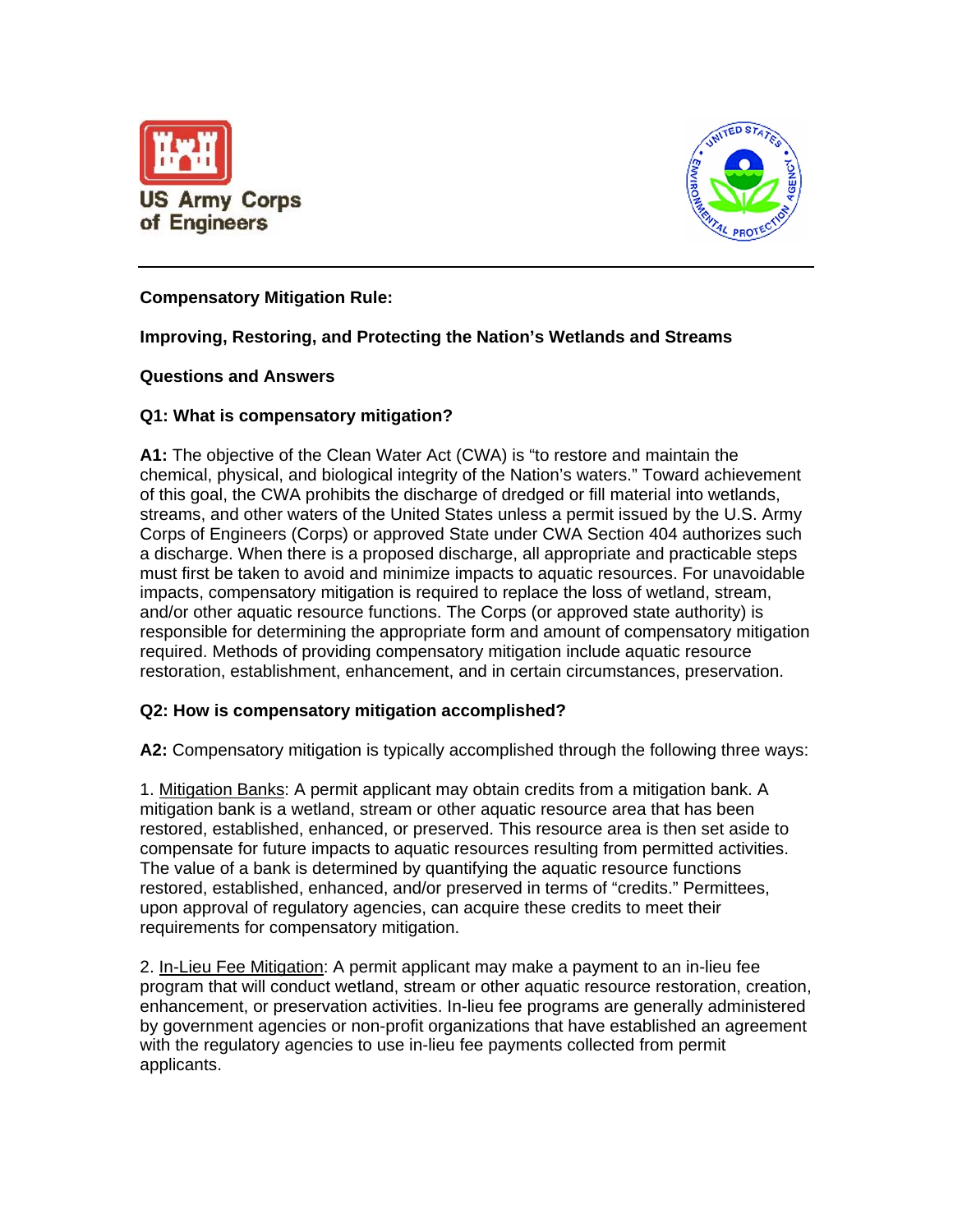3. Permittee-Responsible Mitigation: A permittee may be required to provide compensatory mitigation through an aquatic resource restoration, establishment, enhancement and/or preservation activity. This compensatory mitigation may be provided at or adjacent the impact site (i.e., on-site mitigation) or at another location, usually within the same watershed as the permitted impact (i.e., off-site mitigation). The permittee retains responsibility for the implementation and success of the mitigation project.

Mitigation banks and in-lieu fee mitigation are forms of "third-party" compensation because a third party, the bank or in-lieu fee sponsor, assumes responsibility from the permittee for the implementation and success of the compensatory mitigation.

# **Q3: What does this final rule do?**

**A3:** The new rule improves and consolidates existing regulations and guidance, to establish equivalent standards for all types of mitigation under the Clean Water Act Section 404 regulatory program. The new rule will also provide one set of regulations for compensatory mitigation, instead of the numerous separate guidance documents that have been in use up to now. This rule uses improved science and results-oriented standards to increase the quality and effectiveness of wetland and stream restoration and conservation practices. The rule does not change when compensatory mitigation is required, but it does change where and how it is required.

The rule establishes equivalent sets of standards that are based on better science, increased public participation, and innovative market-based tools. These equivalent standards take into account the inherent differences among mitigation banks, in-lieu fee programs, and permittee-responsible mitigation, in an effort to maximize the number of ecologically-successful compensatory mitigation projects that project proponents can use to offset their permitted losses of aquatic resources. We believe that this rule will substantially improve compensatory mitigation project performance and accountability.

# **Q4: What are the most significant changes required by this rule compared to previous mitigation practices.**

**A4:** The most significant change required by the new rule is that compensation projects provided by all three compensation mechanisms (i.e., permittee-responsible compensatory mitigation, mitigation banks, and in-lieu fee mitigation) must have mitigation plans which include the same 12 fundamental components: objectives; site selection criteria; site protection instruments (e.g., conservation easements); baseline information (for impact and compensation sites); credit determination methodology; a mitigation work plan; a maintenance plan; ecological performance standards; monitoring requirements; a long-term management plan; an adaptive management plan; and financial assurances. This important change will dramatically improve the planning, implementation and management of all compensation projects and ensure more effective wetland and stream replacement projects.

#### **Q5: Does the rule provide any criteria for deciding which compensatory mitigation options should be used?**

**A5:** In order to reduce risk and uncertainty and help ensure that the required compensation is provided, the rule establishes a preference hierarchy for mitigation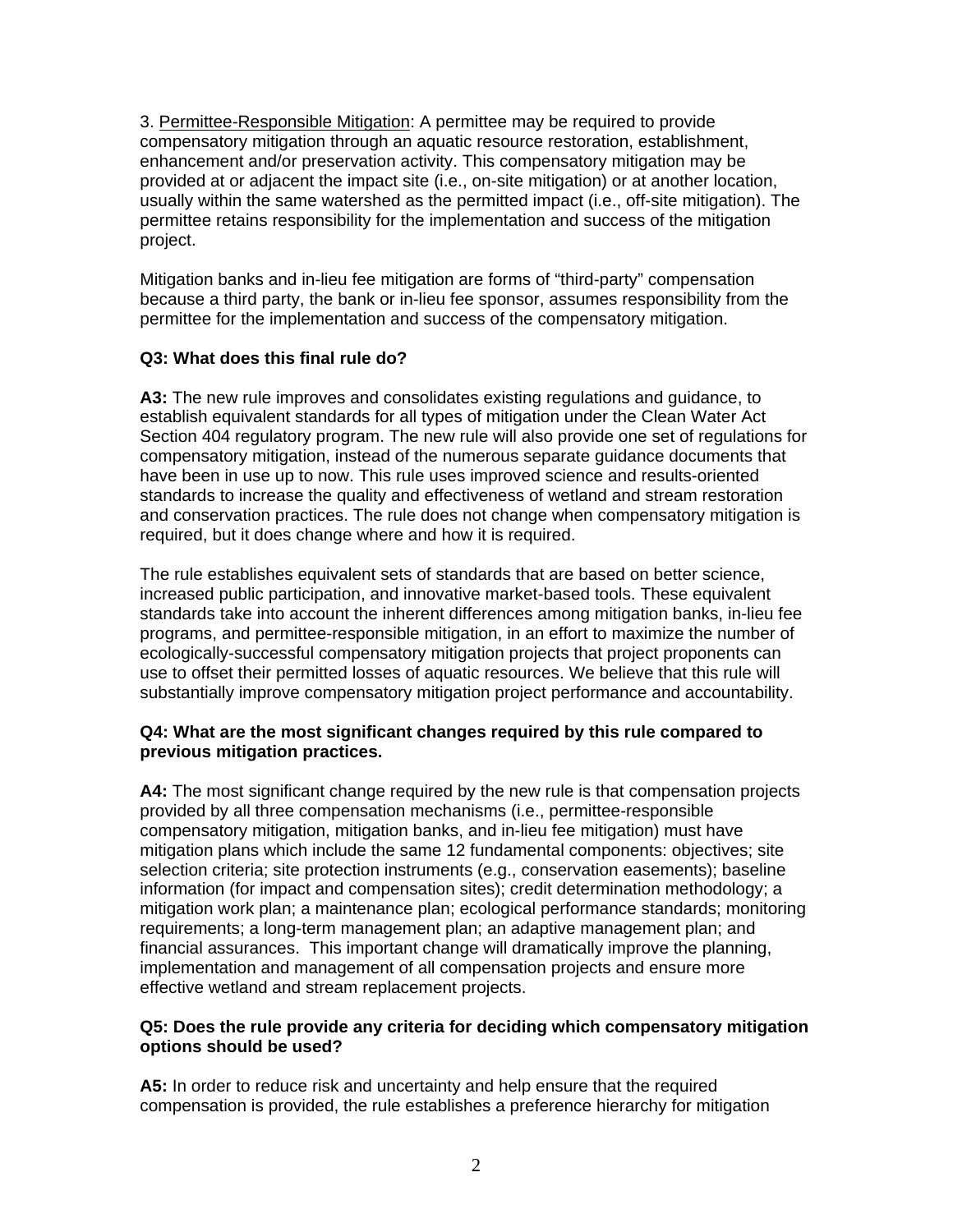options. The most preferred option is mitigation bank credits, which are usually in place before the activity is permitted. In-lieu fee program credits are second in the preference hierarchy, because they may involve larger, more ecologically valuable compensatory mitigation projects as compared to permittee-responsible mitigation. Permitteeresponsible mitigation is the third option, with three possible circumstances: (1) conducted under a watershed approach, (2) on-site and in kind, and (3) off-site/out-ofkind. While on-site/in-kind mitigation approaches will continue to be evaluated, the rule acknowledges that there are circumstances where off-site or out-of-kind compensatory mitigation may be more beneficial for a watershed.

# **Q6: What are the goals of the final rule?**

**A6:** The primary goals of this rule are to:

- Implement environmentally effective standards for compensatory mitigation that are based on best available science and incorporate key National Research Council (NRC) recommendations for improving the success of compensatory mitigation;
- Create a "level playing field" among the three compensatory mitigation mechanisms through equivalent standards and greater accountability, so that providers of timely, high-quality mitigation are preferred, because there is greater assurance that the compensatory mitigation will be successful;
- Increase the efficiency and predictability of the process of proposing compensatory mitigation and approving new mitigation banks and in-lieu fee programs; and
- Enhance public participation in compensatory mitigation decision-making.

# **Q7: Why is this rule being issued?**

**A7:** The 2004 National Defense Authorization Act (PL 108-136) calls for the development of regulations, consistent with Section 404 of the Clean Water Act, that establish equivalent standards and criteria for mitigation banks, in-lieu fee programs and permittee-responsible mitigation.

# **Q8: Why does this rule encourage mitigation banking and in-lieu fee programs?**

**A8:** Mitigation banks are a "performance-based" form of wetland and stream replacement because, unlike in-lieu fee mitigation and permittee-responsible mitigation, the tradable aquatic resource restoration credits generated by banks are tied to demonstrated achievement of project goals. Thus, the rule establishes a preference for the use of credits from mitigation banks when appropriate credits are available. The new rule encourages the use of mitigation banks and in-lieu fee programs over use of permittee-responsible mitigation because mitigation banks and in-lieu fee programs usually provide consolidated compensatory mitigation projects that have less risk and uncertainty. In its 2001 critique of wetland replacement practices, the NRC highlighted advantages of third-party compensation such as mitigation banks and in-lieu fee programs noting that: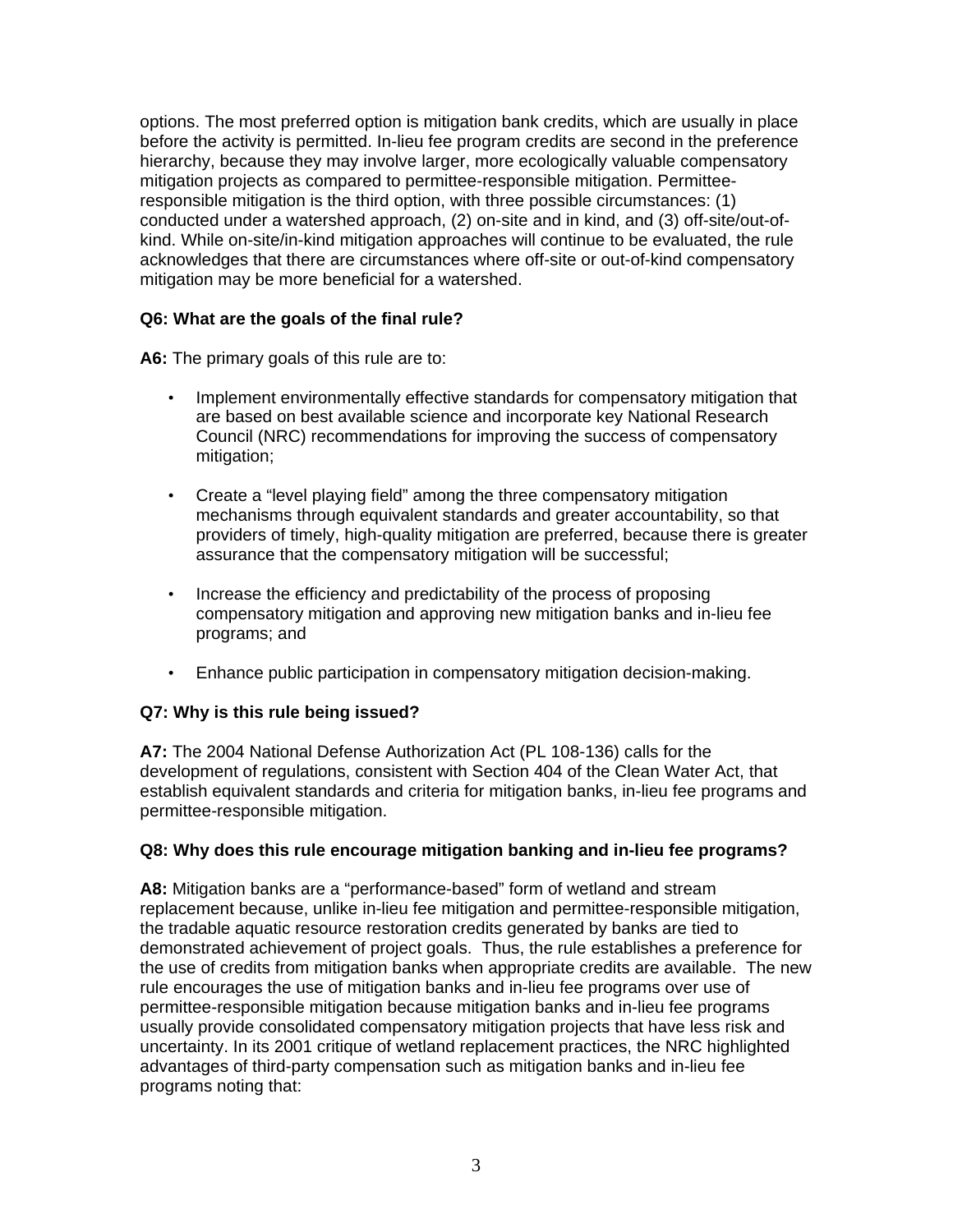- Mitigation banks and in-lieu fee programs use a multi-resource agency process that brings more expertise and collaboration into the planning, approval, and oversight of wetland restoration and protection projects; and
- Mitigation banks and in-lieu fee programs have less risk than permitteeresponsible mitigation projects to achieve desired long-term outcomes and to provide wetlands, streams, and other aquatic habitats that are protected in perpetuity by organizations dedicated to resource conservation.

# **Q9: How does this rule treat in-lieu fee mitigation?**

**A9:** The rule revises and improves the requirements for in-lieu fee programs in order to address concerns regarding their past performance and equivalency with the standards imposed on mitigation banks and permittee-responsible mitigation. These reforms are based to a large extent on existing practices of the most successful in-lieu fee programs currently operating. The reforms to improve accountability and performance include: 1) An advance planning requirement;

2) A cap on the number of advance credits that can be released for sale before an in-lieu fee project site is secured and a mitigation plan is approved;

3) Improved financial accounting requirements;

4) The same interagency/public review and ecological/administrative requirements as mitigation banks; and

5) Limiting in-lieu fee sponsors to government agencies and non-profit organizations.

# **Q10: How does this rule relate to the national goal of "No Net Loss" of wetlands in the Section 404 permit program?**

**A10:** The rule is specifically designed to improve our ability to ensure no net loss of wetlands by addressing key recommendations associated with compensatory planning, monitoring, and long-term maintenance raised by the NRC in its 2001 report evaluating compensatory mitigation. The NRC report summarized many studies which suggested that compensatory mitigation practices were falling short of providing for "no net loss" of wetland quality and quantity.

# **Q11: Does the mitigation sequence (i.e., avoid, minimize, and compensate) still apply?**

**A11:** Yes. The mitigation sequence established by the Clean Water Act Section 404(b)(1) Guidelines has been retained in this rule. Proposed impacts must be avoided to the maximum extent practicable; remaining unavoidable impacts must then be minimized, and finally compensated for to the extent appropriate and practicable. The final rule affirms the mitigation sequence and clarifies the criteria for appropriate measures to compensate for unavoidable losses.

# **Q12: Will applicants have more flexibility in selecting compensatory mitigation options as a result of the new rule?**

**A12:** Yes. The rule clarifies the consideration of watershed-scale factors in the selection of appropriate mitigation sites. This clarification may increase the practical viability of mitigation proposals involving off-site or out-of-kind replacement that still provide appropriate aquatic resource replacement in ways that are beneficial to the watershed.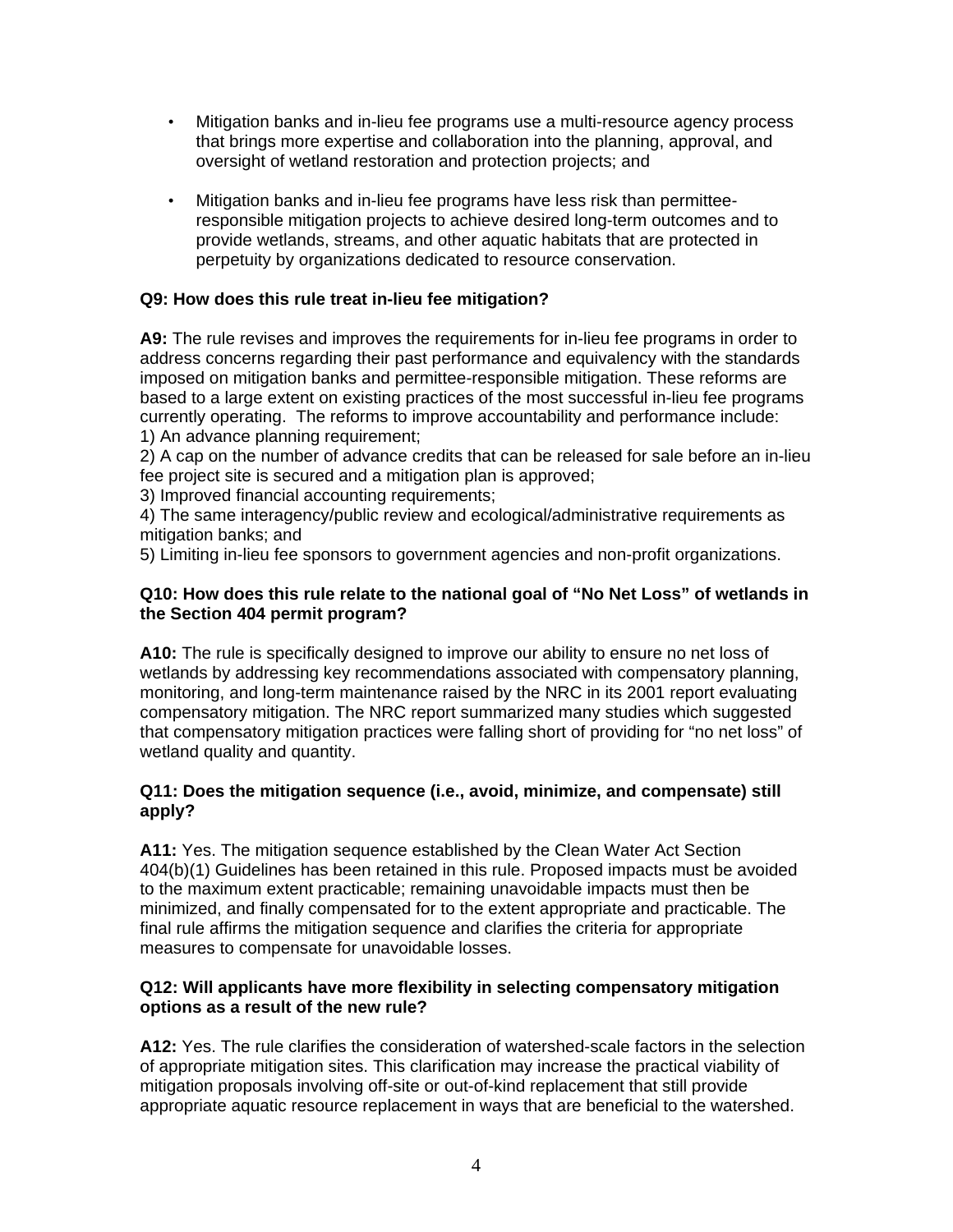Compensatory mitigation options available to permittees include on-site mitigation, offsite mitigation, or a combination of on-site and off-site mitigation within the watershed. Off-site mitigation may be provided by mitigation banks or in-lieu fee programs, or through permittee-responsible mitigation. The Corps is the final decision-maker regarding whether a proposed compensatory mitigation option provides appropriate compensation for a Department of the Army permit.

### **Q13: Is mitigation still required to be "on-site" (i.e., located close to the impact) and "in-kind" (i.e., the replacement is of the same ecological type as the impacted resource)?**

**A13:** Since 1990, there has been a general and flexible preference that mitigation should occur on-site and in-kind. This rule retains a flexible preference for in-kind mitigation however it replaces the on-site preference with a hierarchy that considers compensation options in the following order 1) use of credits from a mitigation bank, 2) use of credits from an in-lieu fee program, 3) permittee-responsible compensatory mitigation developed using a watershed approach, 4) on-site/in-kind permittee-responsible mitigation, and 5) off-site/out-of-kind permittee-responsible mitigation.

### **Q14: Does this rule encourage a watershed approach to compensatory mitigation decision-making as recommended by the National Research Council and the National Mitigation Action Plan?**

**A14:** Yes, this rule states that, where appropriate and practicable, compensatory mitigation decisions should be made from a watershed perspective in which the type and location of compensatory mitigation follows from an analytically-based watershed assessment to assure that the proposed compensation furthers watershed goals. This assessment may take the form of a watershed plan, which typically involves an intensive regional planning effort involving many stakeholders. It may also be a less formal "watershed approach," involving the analysis of data concerning regional environmental issues, efforts to inventory historic trends in aquatic resource condition, and the prioritization of aquatic resource restoration opportunities. Such an approach involves consultation with stakeholders, resource agencies and environmental experts as appropriate.

# **Q15: When does the new rule go into effect?**

**A15:** The final rule goes into effect 60 days following publication in the Federal Register.

# **Q16: If I have already submitted a permit application, do I need to change my application or project to comply with the new rule?**

**A16:** There will be a transition period from the current mitigation practices and procedures to those of the new rule. Permit applications received prior to the effective date will be processed in accordance with existing regulations and guidance. Permit applications received after the effective date of this rule will be subject to the new rule, unless the district engineer has made a written determination that applying these new rules to a particular project would result in a substantial hardship to a permit applicant. In such cases, the district engineer will consider whether the applicant can fully demonstrate that substantial resources have been expended or committed in reliance on previous guidance governing compensatory mitigation for DA permits.